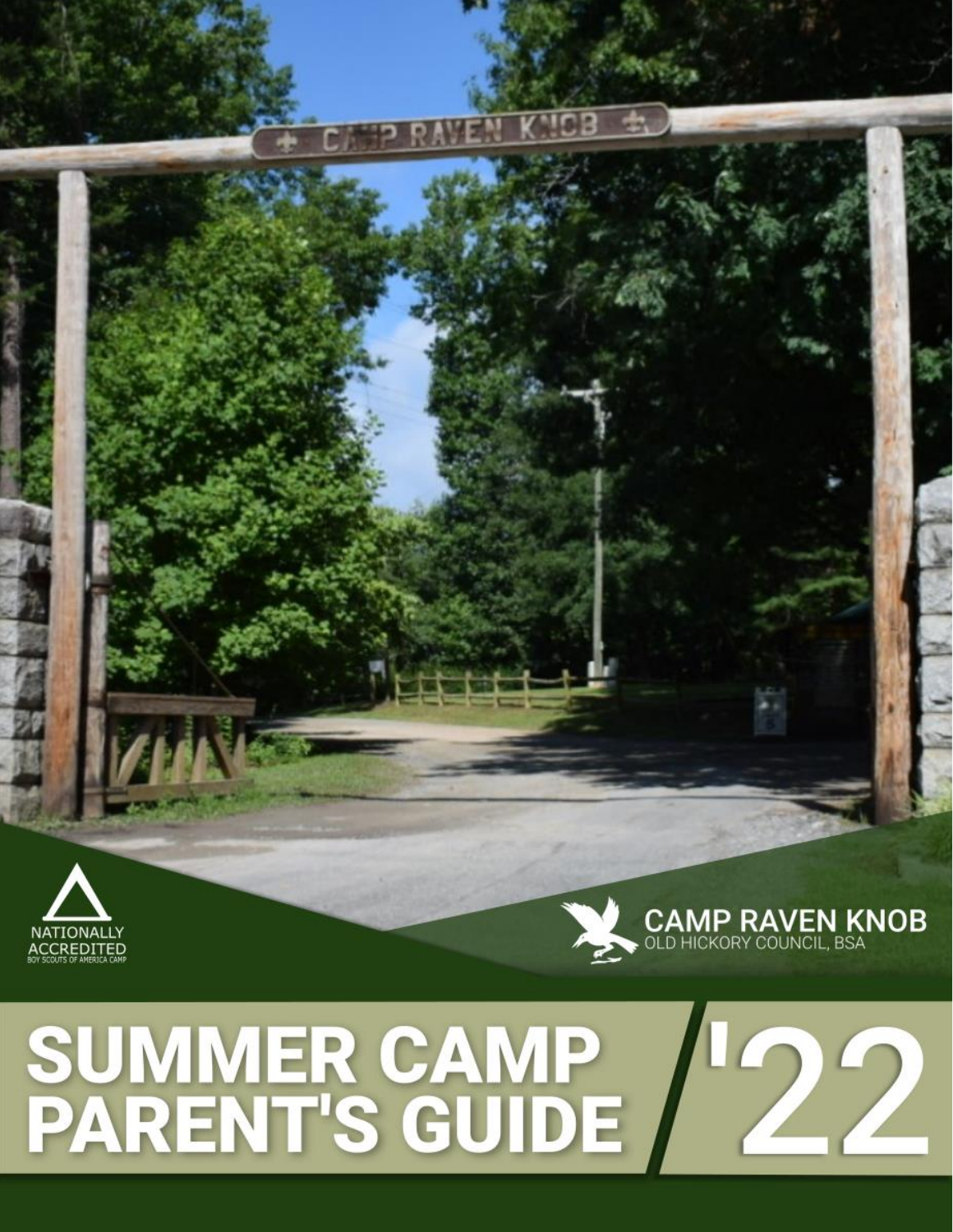

This document is intended for units preparing to attend Camp Raven Knob Scouts, BSA Resident Camp, to distribute to parents/guardians of scouts attending in the summer of 2022. Please use this as a guide to help prepare you and your scout for their week-long stay at summer camp at CRK.

# **Table of Contents**

# <span id="page-1-0"></span>**Contact Us**

#### <span id="page-1-1"></span>From August 1<sup>st</sup> to May 15<sup>th</sup>

Hunter Day - Raven Knob Camp Director



hunter.day@ravenknob.com



(336) 880-4743-Cell (336) 760-2900-Office

## <span id="page-1-2"></span>From May 15th to July 31st

#### **Camp Raven Knob**



registration@ravenknob.com



 $(336)$  352-4307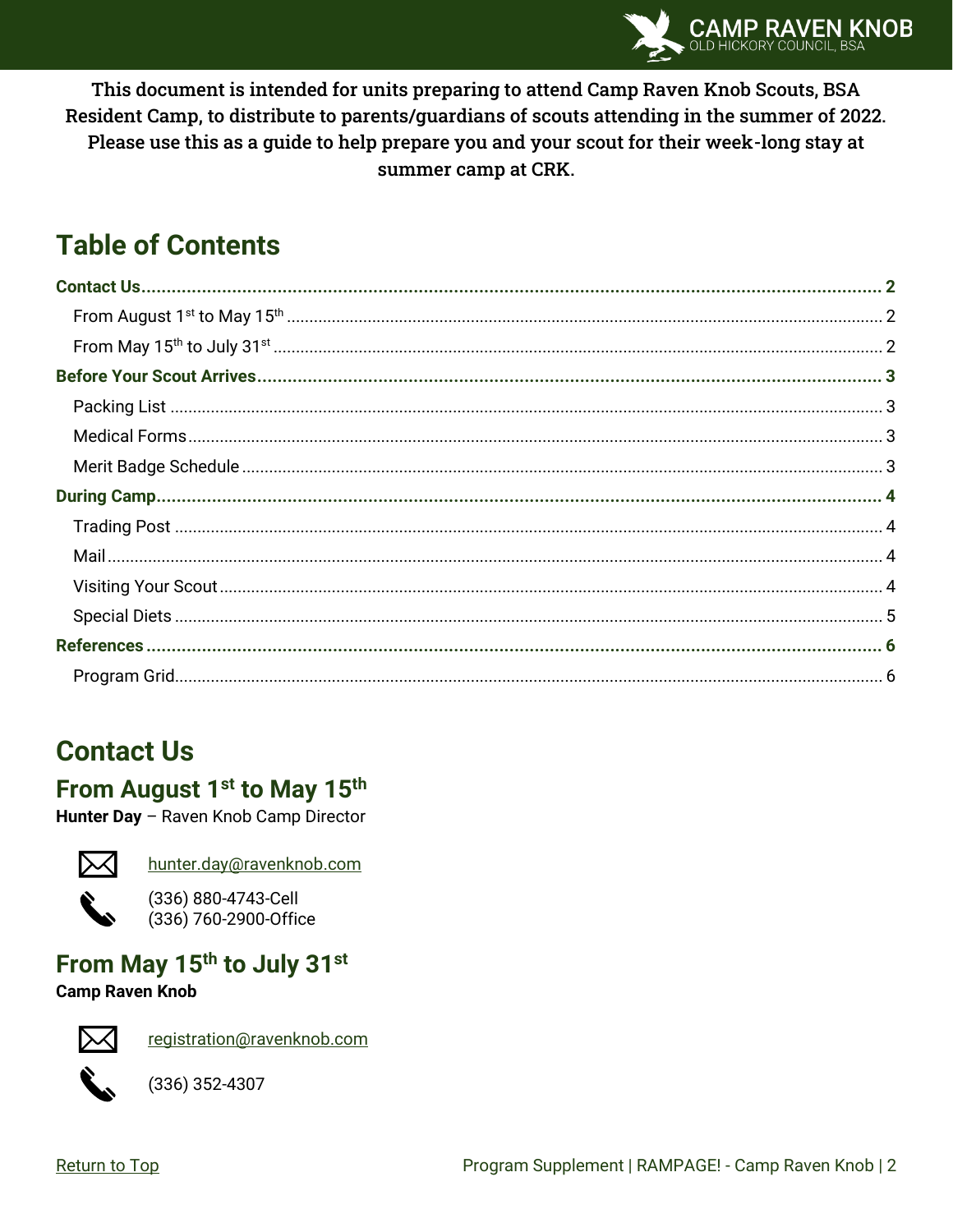

## <span id="page-2-0"></span>**Before Your Scout Arrives**

#### <span id="page-2-1"></span>**Packing List**

This is a basic list of items we recommend your scout bring to camp for the week. We strongly encourage you to watch the weather forecast the week leading up to camp to make any arrangements.

| <b>Complete Scout</b><br>Uniform        | <b>T-Shirts</b>                | <b>Shorts or Long Pants</b> | <b>Swim Trunks</b>                   |
|-----------------------------------------|--------------------------------|-----------------------------|--------------------------------------|
| <b>Merit Badge Specific</b><br>Clothing | Underwear                      | <b>Socks</b>                | Cloth Face Mask x2                   |
| <b>Insect Repellent</b>                 | Footwear for<br>boating/shower | Hat if desired              | Sweater or jacket                    |
| Extra shoes or boots                    | Poncho or rain gear            | Notebook and pen            | Scout handbook                       |
| Watch                                   | Washcloth and towel            | Toiletry items              | Flashlight                           |
| Sleeping bag                            | Alarm clock<br>(Optional)      | Pocketknife                 | Footlocker, suitcase,<br>or backpack |
| Laundry bag                             | <b>Trading Post Money</b>      | <b>Medications</b>          |                                      |

**Please note that Camp Raven Knob is not responsible for any lost or stolen goods, please make sure that all valuables stay at home or assume the risk they may not return home.**

#### <span id="page-2-2"></span>**Medical Forms**

The Boy Scouts of America requires each participant that attends BSA Summer Camp to have a completed BSA Medical Form with Parts A, B, & C filled out. Part C required a Physician's signature from an annual physical. Please make sure that you are using the current BSA Medical Form by going to: [www.scouting.org/health-and](http://www.scouting.org/health-and-safety/ahmr/)[safety/ahmr/](http://www.scouting.org/health-and-safety/ahmr/) Please be sure to fill out the other parts of the medical form completely.

#### **Medications**

Per BSA National Standards, all prescription medications (including those needing refrigeration) are to be kept in locked storage and in compliance with local and state laws. Lockable ammo containers are attached to the shelter in each campsite and may be used for this purpose (units will need to provide a lock for the lockbox). The Health Lodge is also able to store medications as necessary securely. According to local laws, it is required that all schedule II Narcotics be secured under dual lock and key in the Health Lodge for participants under the age of 18.

In some instances, a camper or leader may carry a limited amount of medication for life-threatening conditions, including epinephrine autoinjectors, inhalers, and heart medications. If sending medicine with your Scout to camp, please send it in its original container.

#### <span id="page-2-3"></span>**Merit Badge Schedule**

You can find the most recent merit badge schedule [here.](#page-5-1) Please use that reference if you are helping decide which merit badges your scout is planning to take; for more details on each merit badge, click [HERE.](https://www.ravenknob.com/program)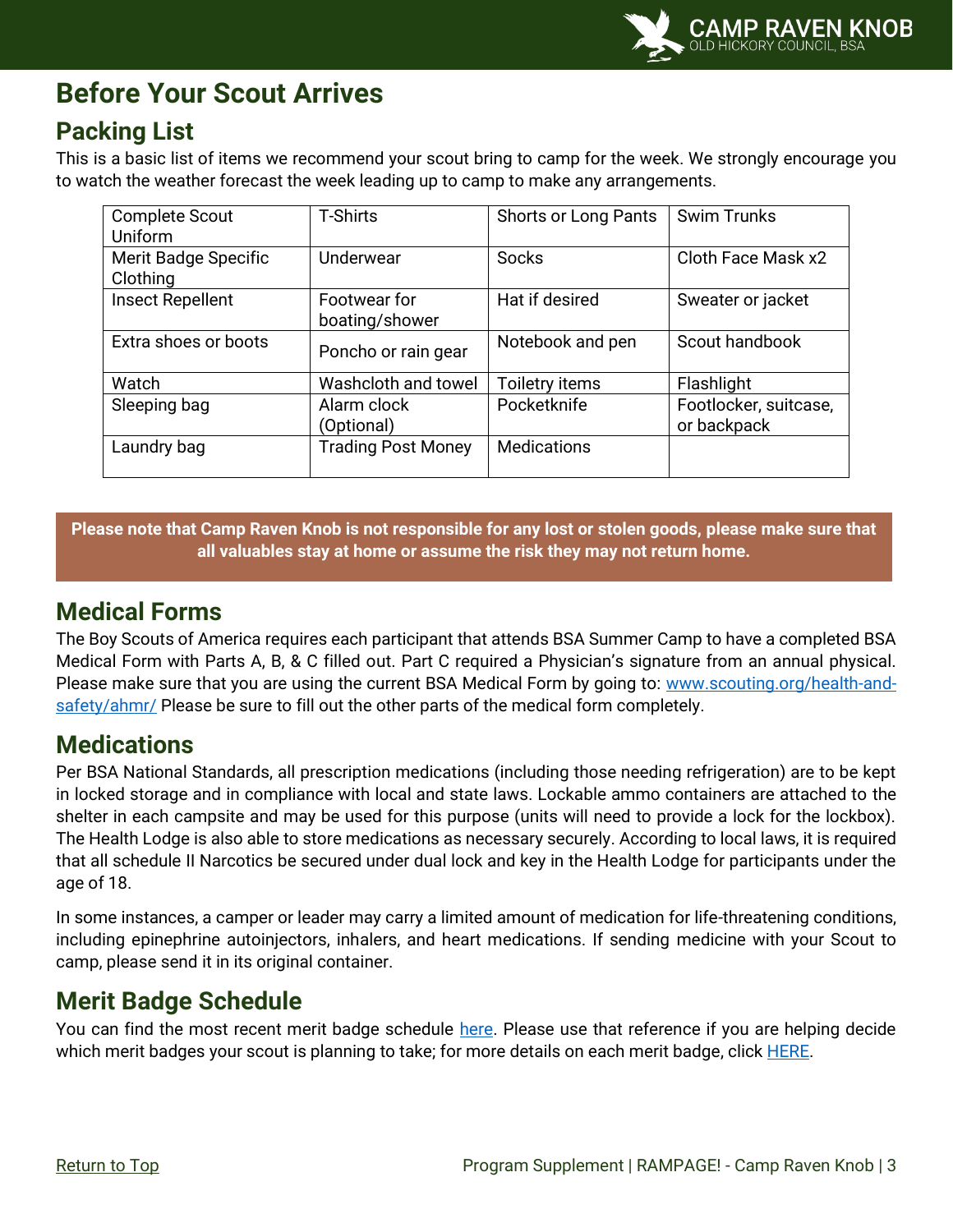

# <span id="page-3-0"></span>**During Camp**

#### <span id="page-3-1"></span>**Trading Post**

The Camp Raven Knob Trading Post is the hub for everything your scout might need while at camp. We ask that each scout bring a minimum of \$80 to camp to make purchases throughout the week. We take all major credit cards, along with Apple Pay & Google Pay.

On the snack side of the store, we carry bottled and fountain drinks, slush puppies, chips, nachos, popcorn, hot pretzels, microwave pizzas, Hot Pockets, ice cream, candy, and more—all products on the snack side of the trading post at \$3 or less.

On the Store Side of the Trading Post, your scout can purchase life-long mementos and camping gear. We keep t-shirts, hats, hoodies, stickers, magnets, knives, frisbees, and other camping gear in stock. Clothing items run between \$15 & \$40.

Our recommendation is for scouts to bring a re-loadable payment card with them. Parents can load the card with money & view the balance of the card; you can also add more money to the card throughout the week if your scout is running low. Our recommended card is the Vanilla Visa Card which can be purchased here: [https://www.myvanillacard.com/.](https://www.myvanillacard.com/)

#### <span id="page-3-2"></span>**Mail**

We welcome parents, family, and friends to send mail to scouts during the week. All mail arrives at our Administration Building and is then distributed to units in the mailbox at the Dining Hall. Packages will be distributed at the Administration Building. We do ask that you label your address using the following system indicated.

> Rowdy Raven (Scouts Name) Troop 89 (Scouts Troop Number) 266 Raven Knob Road Mount Airy, NC 27030

If you are sending a package from Amazon, Raven Knob will usually receive those packages in two days, if not one-day shipping. FedEx, UPS, & USPS make daily deliveries to camp. Scouts are also welcome to mail a letter from camp; postcards and stamps are available in the Trading Post.

**All mail/packages that arrive late will be sent back as a return to sender; camp will not redirect mail to another address.**

#### **Send your Scout a Message**

Scouts can receive messages while at camp. Messages may be sent to Scouts through the camp's website (ravenknob.com). Enter the unit Number, Scout name, and message in the form provided. All messages will be printed and delivered to the unit mailboxes with regular mail and messages.

#### <span id="page-3-3"></span>**Visiting Your Scout**

Parents, family & friends are all invited to the Wednesday Night family night/campfire. Gates open at 5:30 pm for people to join; the campfire will begin at 8:15 pm in the OA Arena and end around 9:45 pm. The trading post will be available to all guests after and before the campfire, so be sure to stop in for snacks or souvenirs. Other than the Wednesday evenings, parents wanting to see their scout must be coordinated with the troop.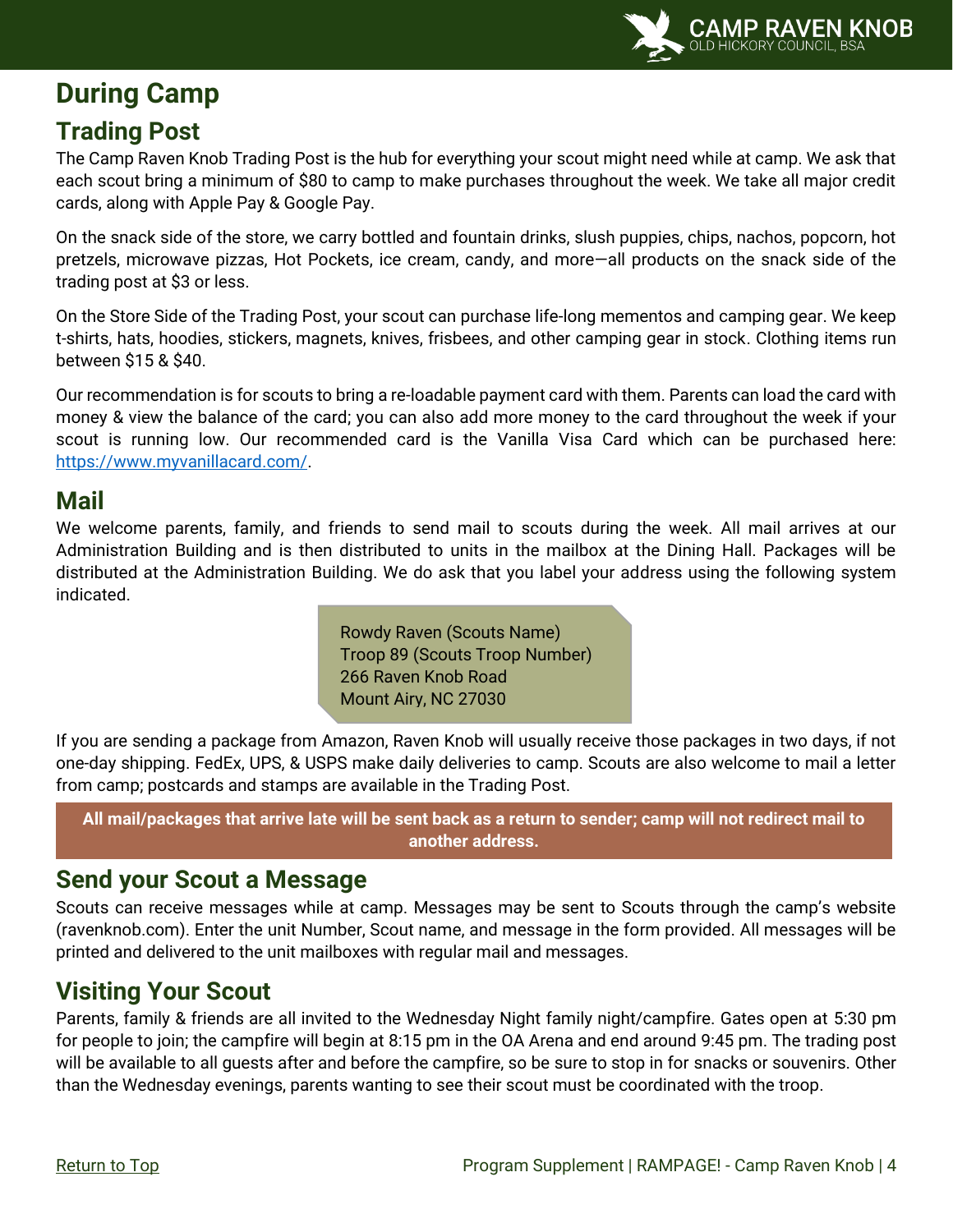

**If COVID-19 measures are in place, it can significantly change the accessibility to camp for outside guests. Please check [ravenknob.com/covid19](https://www.ravenknob.com/covid19) for the most up-to-date information.**

#### <span id="page-4-0"></span>**Special Diets**

We understand that sending your scout off to camp can be stressful, especially when dealing with allergies and special diets. We strive to ensure that we can meet those challenges with no issue for the scout in a few different ways. Troops are required to submit a special diet form which can be found at [ravenknob.com;](https://www.ravenknob.com/files/37316/Special-Diet-Form) please be sure your summer camp coordinator has your scouts' dietary needs on the form so we can prepare and order food to accommodate your scout.

Scouts are also welcome to bring food with them, as there might be meals that they do not prefer. Our dining hall has dry storage and refrigerator/freezer storage for scouts and leaders to store food.

**PLEASE NOTE: ONLY SCOUTS WITH SPECIAL DIETS ARE ALLOWED TO BRING FOOD TO THE DINING HALL.**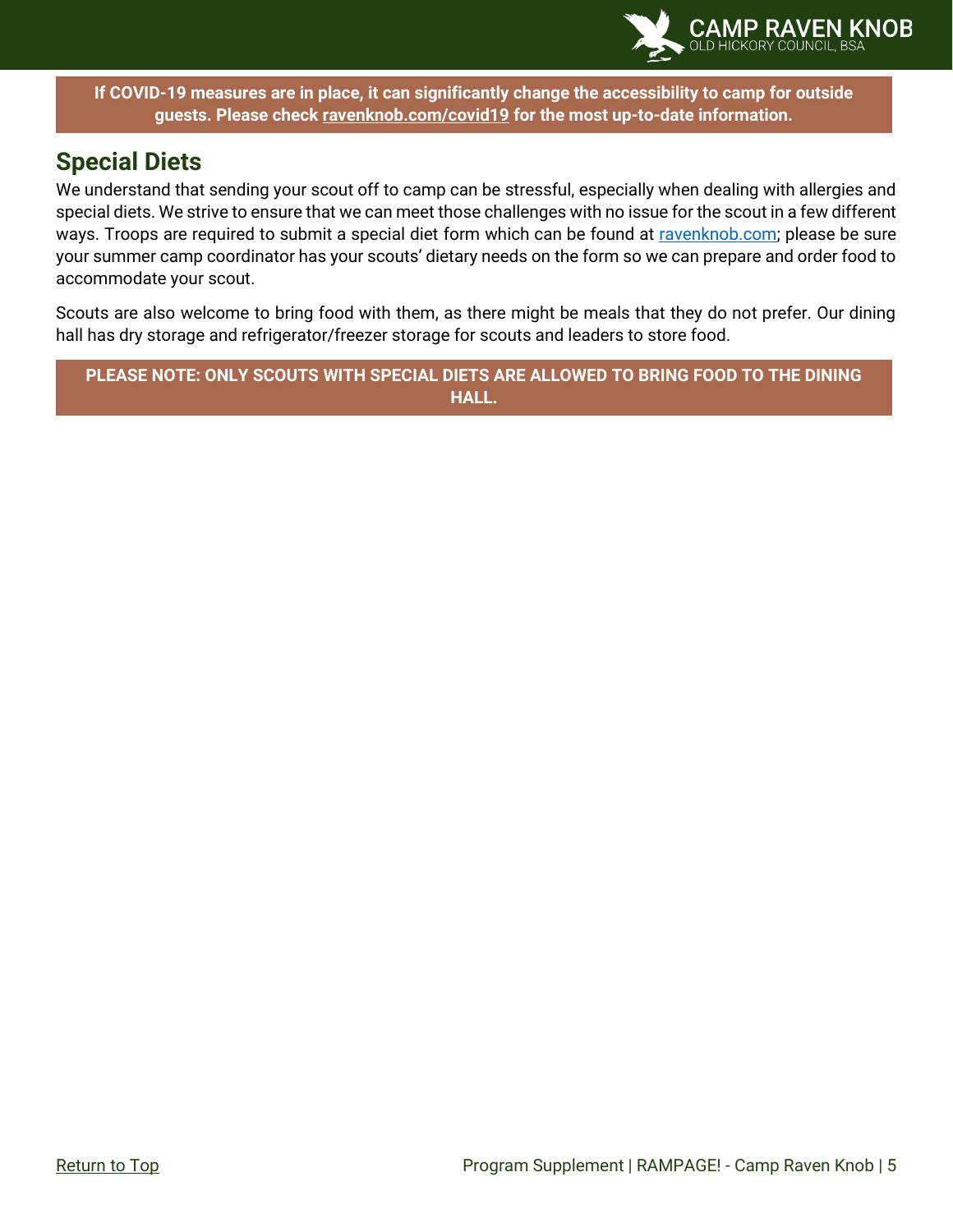# <span id="page-5-0"></span>**References**

#### <span id="page-5-1"></span>**Program Grid**

| <b>Program Registration Codes</b> |                                                   |               |         |           |     |         |         |         |  |
|-----------------------------------|---------------------------------------------------|---------------|---------|-----------|-----|---------|---------|---------|--|
| Program                           |                                                   | $9 - 10$      | $10-11$ | $11 - 12$ |     | $2 - 3$ | $3 - 4$ | $4 - 5$ |  |
|                                   | BSA/ ARC Lifeguard (\$50) [15]                    | 391 (All Day) |         |           |     |         |         |         |  |
|                                   | Canoeing *                                        | 341           |         |           | 344 |         |         |         |  |
|                                   | Kayaking *                                        | 321           | 322     | 323       |     | 324     |         | 326     |  |
|                                   | Lifesaving                                        | 381           |         |           |     |         | 384     |         |  |
|                                   | Mile Swim                                         |               |         | 373       |     |         |         | 376     |  |
| Aquatics                          | Rowing                                            | 371           |         |           |     |         |         |         |  |
|                                   | Small-boat Sailing *                              |               |         | 362       |     |         | 364     |         |  |
|                                   | <b>Advanced Small-boat Sailing</b>                |               |         |           |     |         |         | 366     |  |
|                                   | Stand Up Paddle boarding BSA                      | 351           | 352     | 353       |     |         | 355     | 356     |  |
|                                   | Swimming                                          | 311           | 312     | 313       |     | 314     | 315     |         |  |
|                                   | Non-Swimmer/ Beginner<br>Instruction              | 301           | 302     | 303       |     | 304     | 305     |         |  |
|                                   | <b>Free Swim</b>                                  |               |         |           |     |         |         | 306     |  |
|                                   |                                                   |               |         | 413       |     |         |         |         |  |
|                                   | Art $($ \$5)<br>Basketry (\$10)                   | 401           | 402     |           |     | 404     | 415     |         |  |
|                                   | Indian Lore (\$10)                                |               |         |           |     |         |         | 426     |  |
|                                   | Leatherwork (\$7)                                 |               | 432     | 433       |     | 434     | 435     | 436     |  |
|                                   | Metalwork (\$10) [13]                             | 471           | 472     | 473       |     | 474     | 475     |         |  |
| Handicrafts                       | <b>Advanced Metalwork (\$10)</b>                  |               |         |           |     |         |         | 476     |  |
|                                   | Wood Carving (\$6)                                | 451           |         | 453       |     | 454     | 455     | 456     |  |
|                                   | Woodwork (\$10)                                   | 441           | 442     | 443       |     | 444     | 445     |         |  |
|                                   | <b>Bird Study</b>                                 | 181           |         |           |     | 184     |         |         |  |
|                                   |                                                   | 171           |         |           |     | 174     |         |         |  |
|                                   | <b>Environmental Science [13]</b>                 |               |         | 172       |     |         |         | 175     |  |
|                                   | Fish and Wildlife/ Mammal<br>Study                | 121           | 122     |           |     | 124     | 125     | 126     |  |
| Nature                            | Forestry                                          |               |         |           |     |         | 155     |         |  |
|                                   | <b>Plant Science</b>                              |               | 132     |           |     |         |         |         |  |
|                                   | Geology                                           |               |         | 153       |     |         |         | 156     |  |
|                                   | <b>Insect Study</b>                               |               |         | 183       |     |         |         | 186     |  |
|                                   | <b>Nature</b>                                     | 101           |         | 103       |     | 104     |         | 106     |  |
|                                   | Reptile and Amphibian Study                       | 111           |         |           |     | 114     | 115     |         |  |
|                                   | Weather*                                          |               |         | 143       |     |         |         | 146     |  |
|                                   | Archaeology                                       | 261           |         |           |     |         | 265     | 266     |  |
|                                   | Camping                                           | 201           |         | 203       |     | 204     | 205     | 206     |  |
|                                   | Cooking (\$10) [13]                               |               |         | 212       |     |         | 215     |         |  |
| Scoutcraft                        | <b>Emergency Preparedness/</b><br>Search & Rescue | 271           |         |           |     | 274     |         |         |  |
|                                   | <b>First Aid</b>                                  |               |         | 252       |     |         |         | 255     |  |
|                                   | Geocaching                                        |               |         | 283       |     | 284     | 285     |         |  |
|                                   | Orienteering *                                    | 231           | 232     |           |     |         |         |         |  |
|                                   | Pioneering                                        |               |         | 222       |     |         |         |         |  |
|                                   | Safety/Fire Safety                                | 291           |         |           |     | 294     |         | 296     |  |
|                                   | <b>Wilderness Survival [13]</b>                   |               |         | 243       |     | 244     |         | 246     |  |

[Return to Top](#page-0-0) **Program Supplement | RAMPAGE!** - Camp Raven Knob | 6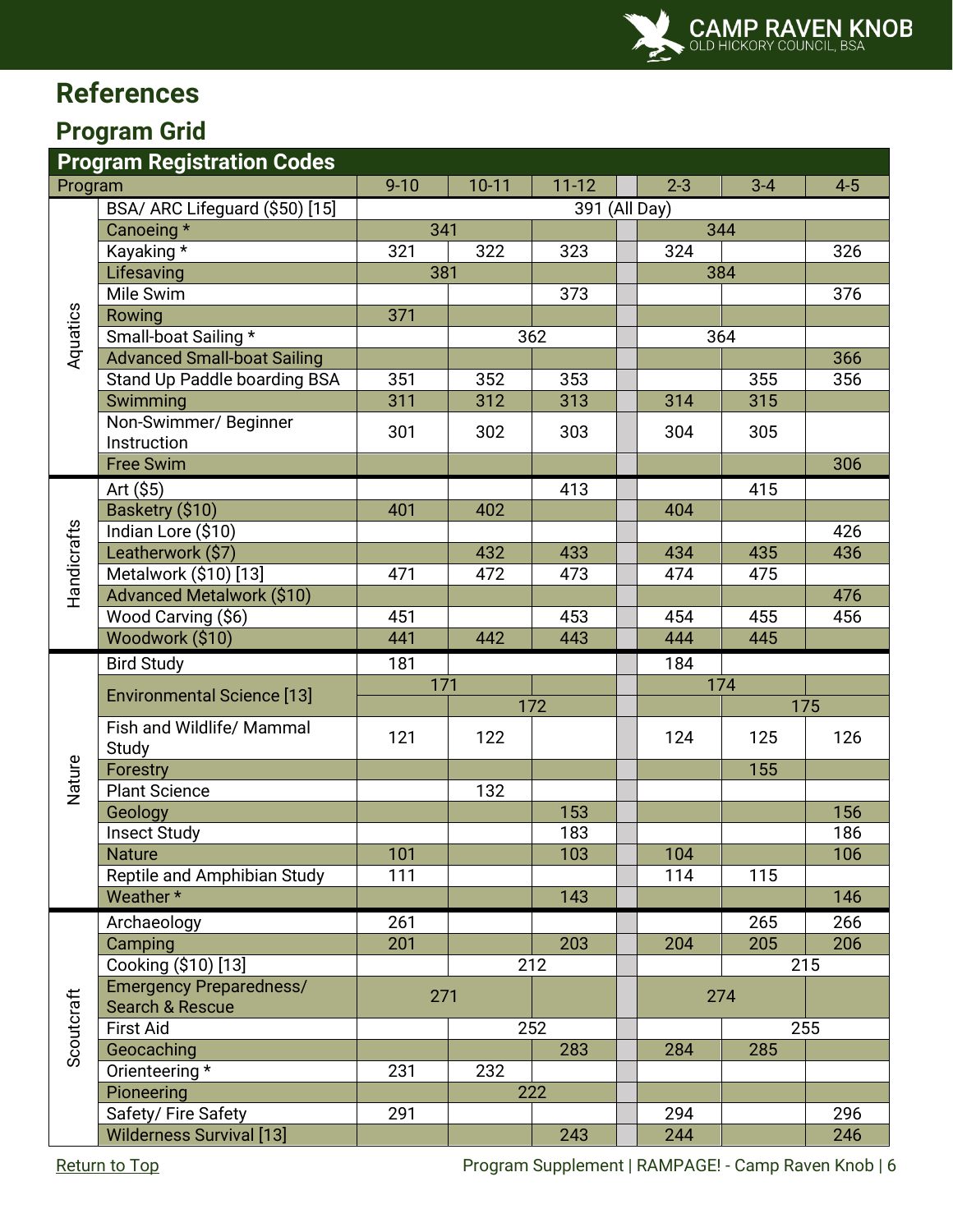

| Program                   |                                             | $9 - 10$      | $10 - 11$ | $11 - 12$     |     | $2 - 3$ | $3 - 4$ | $4 - 5$ |
|---------------------------|---------------------------------------------|---------------|-----------|---------------|-----|---------|---------|---------|
| Shooting<br>Sports        | Archery (\$5) [13] *                        | 641           |           |               |     | 644     |         |         |
|                           | Advanced Rifle Program (\$20)<br>$[13]$     |               |           | 683           |     |         |         |         |
|                           | Rifle Shooting (\$20) [13] *                | 651           |           |               |     | 654     |         |         |
|                           | Shotgun Shooting (\$30) [13] *              | 671           |           |               |     | 674     |         |         |
|                           | Astronomy *                                 |               |           | 543           |     |         |         | 546     |
|                           | Animation                                   |               |           | 553           |     |         |         | 556     |
|                           | Aviation (\$5)                              |               |           | 523           |     |         |         | 526     |
|                           | Chemistry *                                 | 511           |           |               |     | 514     |         |         |
|                           | Chess <sup>*</sup>                          |               |           | 513           |     |         |         | 516     |
|                           | Digital Technology (\$10) *                 | 551           |           |               |     | 554     |         |         |
| Technology                | Energy/Electricity*                         |               |           | 533           |     |         |         | 536     |
|                           | Engineering *                               |               | 572       | 573           |     |         | 575     | 576     |
|                           | Game Design *                               |               | 552       |               |     |         | 555     |         |
|                           | Nuclear Science *                           | 541           |           |               |     |         |         |         |
|                           | Photography/ Movie Making<br>( \$10)        | 531           |           |               |     | 534     |         |         |
|                           | Robotics/ Electronics (\$20) *              | 591           |           |               |     | 594     |         |         |
|                           | Space Exploration (\$7) *                   |               | 582       |               |     |         | 585     |         |
|                           | Welding (\$15) [14]                         | 581           |           |               | 584 |         |         |         |
|                           | Citizenship in the Nation [13]              | 971           | 972       |               |     | 974     | 975     |         |
|                           | Citizenship in the World [13]               |               | 982       |               |     | 984     | 985     | 986     |
|                           | Communication [13]                          | 951           |           | 953           |     | 954     | 955     | 956     |
| Trail to Eagle            | Entrepreneurship [13]                       |               | 922       |               |     |         |         |         |
|                           | Salesmanship [13]                           |               |           |               |     |         | 935     |         |
|                           | <b>Personal Fitness [13]</b>                | 941           | 942       | 943           |     |         |         |         |
|                           | Personal Management [13] *                  | 991           | 992       | 993           |     |         |         |         |
|                           | <b>Raven Scouts</b>                         |               | 701       |               |     |         |         |         |
| Scouts<br>Raven           | <b>Senior Raven Scouts</b>                  |               |           |               |     | 714     |         |         |
|                           | Climbing (\$20) [14]                        |               | 861       |               |     |         |         |         |
| Outback High<br>Adventure | Mountain Biking/ Cycling (\$10)<br>$[14]$ * |               |           |               |     | 844     |         |         |
|                           | Cripple Creek (\$30) [14]                   | 831 (All day) |           |               |     |         |         |         |
|                           | ATV Experience (\$30) [14]                  |               | 851       |               |     |         | 854     |         |
|                           | RAMPAGE! (\$30) [14]                        |               |           | 891 (All day) |     |         |         |         |
|                           | Disc Golf Experience (\$20) [13]            |               |           |               |     | 864     |         |         |

Key

(\$) Program Fee

[#] Recommended Participant Age

\* Merit Badge part of STEM Program